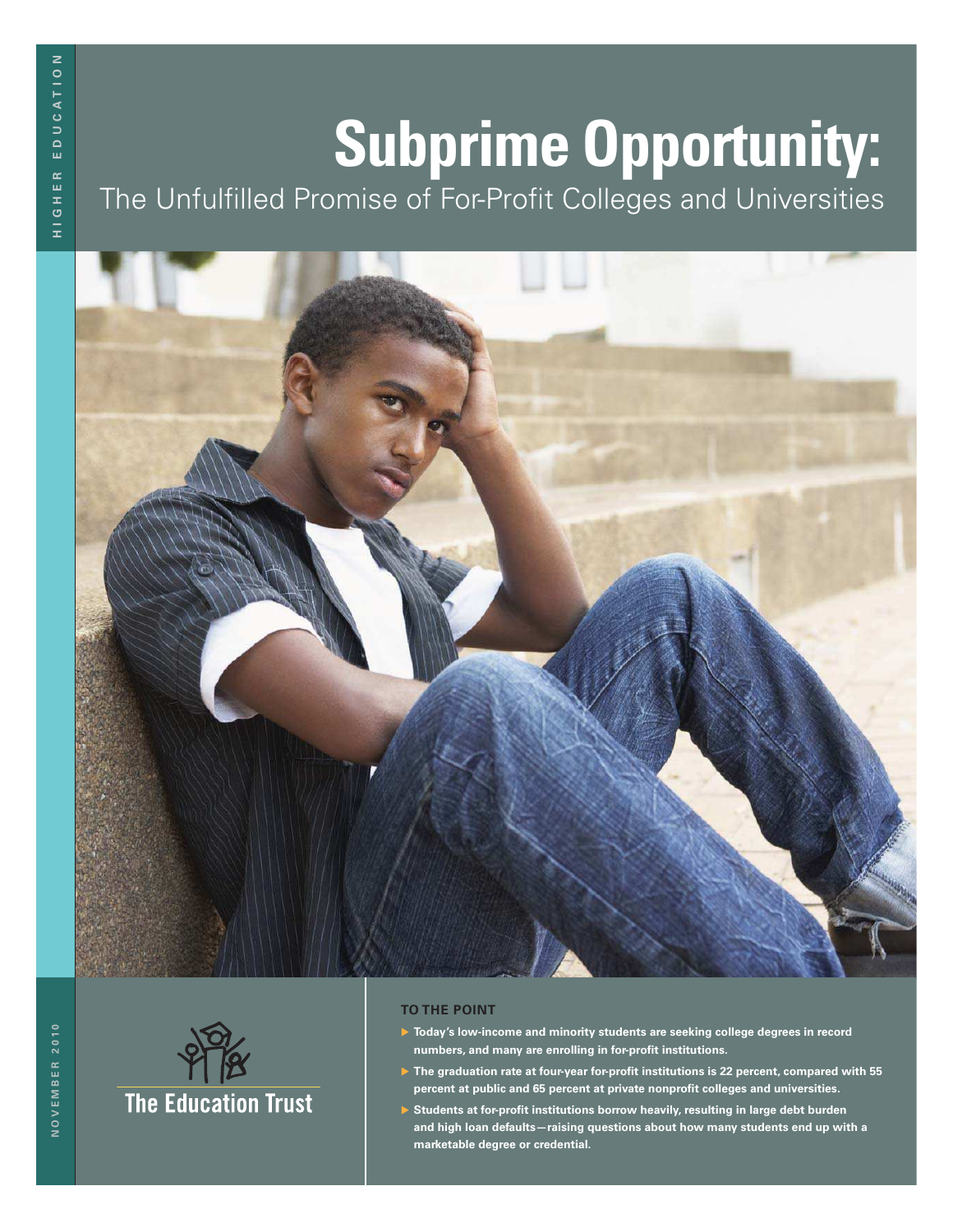As with the collapse of the subprime lending industry, the showdown between for-profit colleges and the government shows how the aspirations of the underserved, when combined with lax regulation, make the rich, richer and the poor, poorer. For-profit colleges provide highcost degree programs that have little chance of leading to high-paying careers, and saddle the most vulnerable students with heavy debt. Instead of providing a solid pathway to the middle class, they pave a path into the subbasement of the American economy.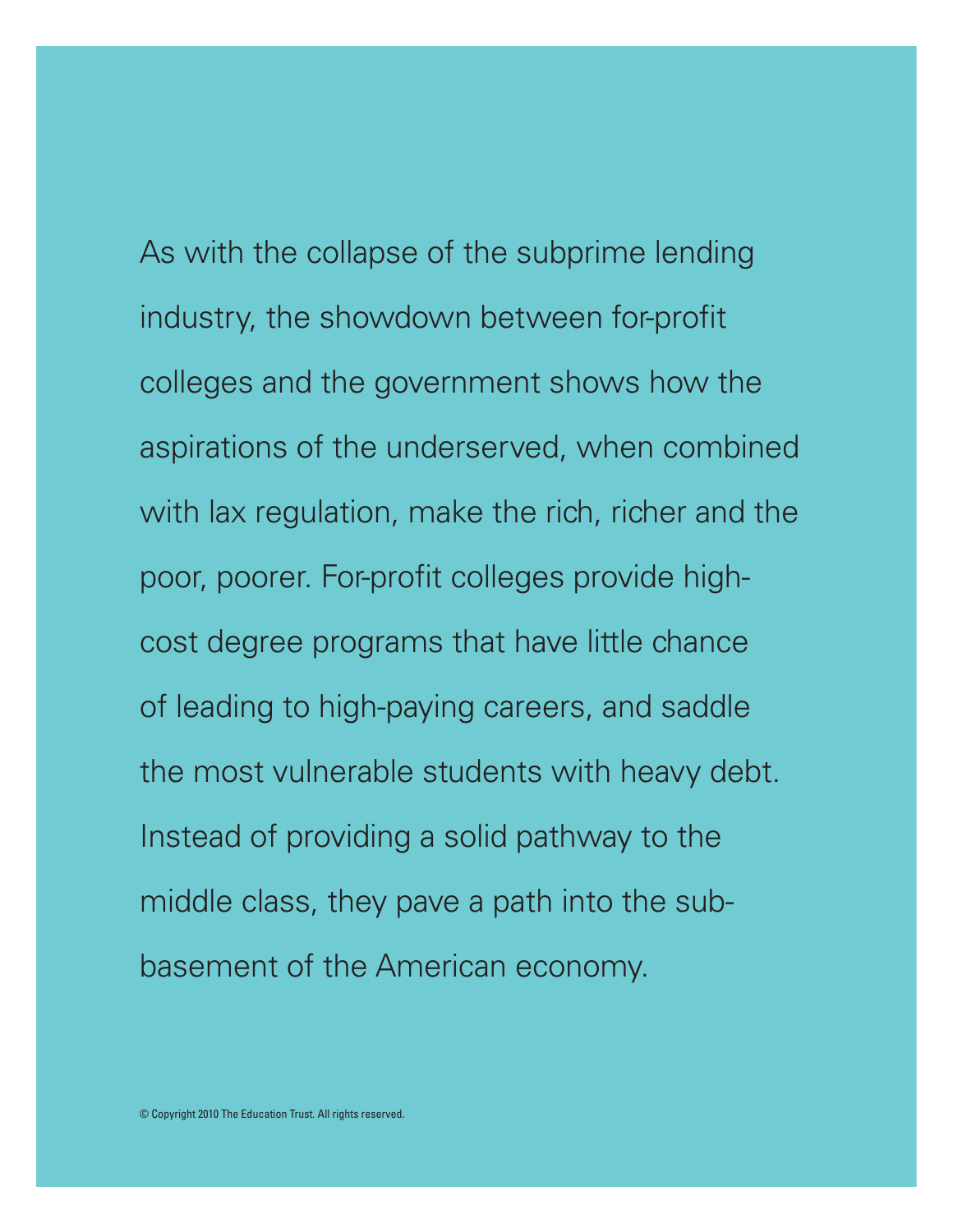## **Subprime Opportunity:**

The Unfulfilled Promise of For-Profit Colleges and Universities **BY MAMIE LYNCH, JENNIFER ENGLE, AND JOSÉ L. CRUZ**

 $\prod_{\rm In~th}$ he *rationing of opportunity* that marginalizes an important sector of American society has ironically become an *extraordinarily profi table opportunity* for corporations that claim to serve the underserved. In the lead-up to the collapse of the subprime lending industry, homeownership was billed as the cornerstone of the American Dream, as banks aggressively marketed risky financial products to those who could not afford them. Despite warnings from consumer advocates, the federal government, concerned about unintended consequences, resisted regulation of what seemed to be a booming industry. This lack of federal oversight, paired with the skewed, growth-driven priorities of Wall Street, led to an inevitable collapse—one in which bankers got rich and new homeowners were driven deeply into debt, foreclosure, and poverty.

The developing showdown between for-profit colleges and the government is another example of how the aspirations of the underserved and the unfulfilled promise of the American dream combine with lax regulation to make the rich, richer and the poor, poorer.

Low-income and minority students are doing their part to advance America's goal to become the best educated country in the world: Some 86 percent of African-American and 80 percent of Hispanic high school seniors plan to attend college.<sup>1</sup> This is remarkable, given that these students are clustered in K-12 schools where we spend less, expect less, teach them less, and assign them our least qualified teachers. Unfortunately, however, traditional institutions of higher education are not responding with the increased levels of access and opportunities for success that these students deserve.<sup>2</sup>

The failure of public and private nonprofit institutions to serve the underserved—and the allure of public subsidies in the form of federal student aid—has created a formidable market for the for-profit college sector. The for-profit colleges have responded with aggressive recruitment tactics that encourage students to take on debt beyond their means in exchange for the promise of "choice" and "opportunity."

Just as everyday Americans suffered the effects of misplaced priorities and weak regulation of subprime lenders, so too are the most vulnerable in society being harmed by underregulated for-profit colleges that value double-digit stock growth and shareholder returns over student success.

The problem is not the "for-profit" nature of for-profit colleges. Rather, the problem is that their returns are a function of sustained failure, rather than student success. Failure of the K-12 system to prepare all students for college and career. Failure of public and private nonprofit colleges to provide access and success for more low-income and minority students. Failure of the government to put a stop to those institutions—private or public—that abuse our social investment, prey on our underserved population, and threaten the competitiveness of our country.

The data presented in this brief demonstrate that "opportunity," touted as "a good chance for advancement or progress," is *not* the product delivered by most for-profit colleges and universities.

#### **RAPID GROWTH AND RECORD PROFITS**

The for-profits' business plan has been effective. The sector has grown dramatically over the course of the past decade, far outpacing growth in other sectors of higher education. Between 1998-99 and 2008-09, enrollment at for-profit schools increased by 236 percent, while growth at other

Mamie Lynch is a higher education research and policy analyst, Jennifer Engle is director of higher education research and policy, and José L. Cruz is vice president for higher education policy and practice at The Education Trust.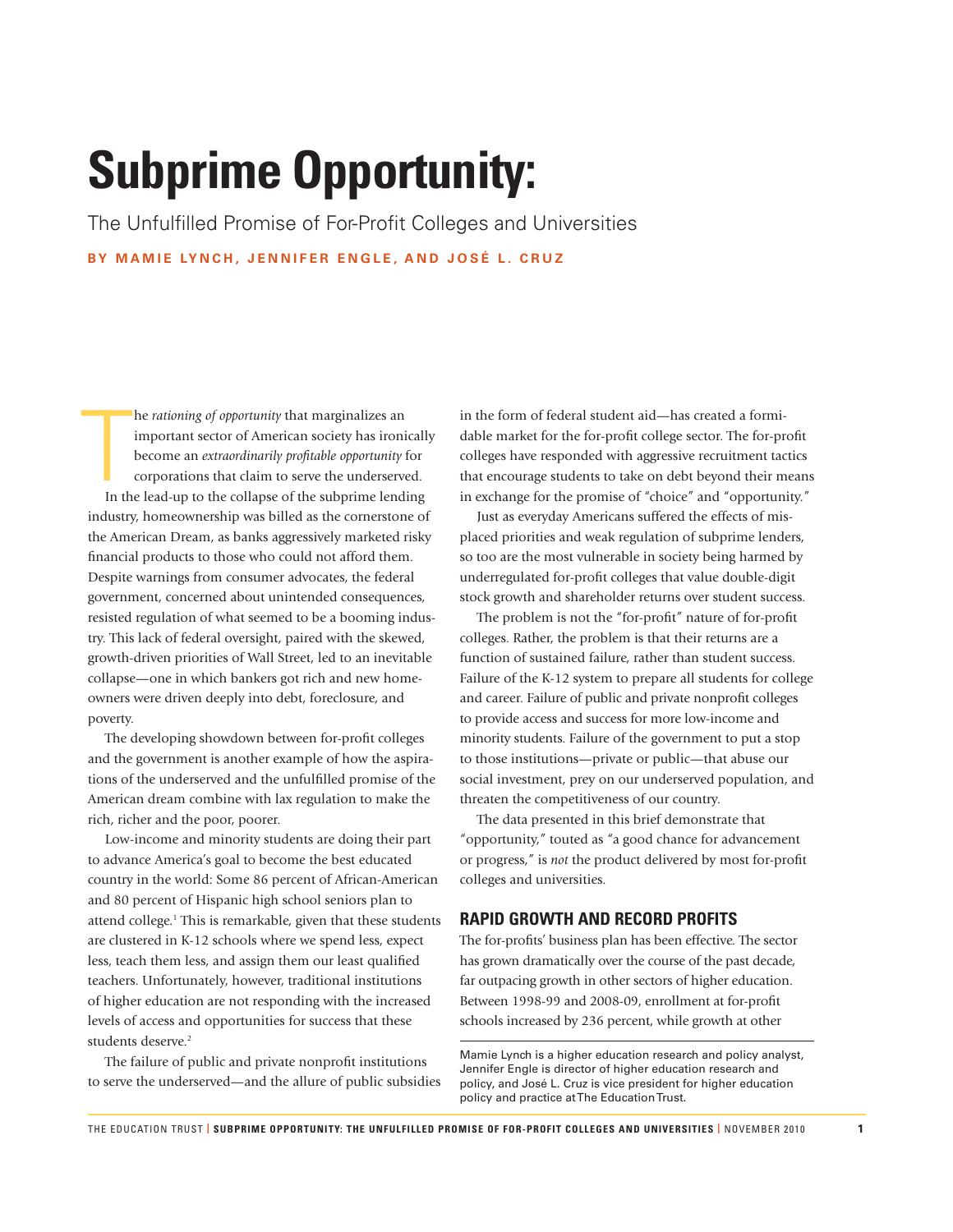**Figure 1: Rate of Enrollment Growth, 1998-99 through 2008-09**



Source: Education Trust analysis of IPEDS 12-month unduplicated headcount enrollment for Title IV U.S. institutions, 1998-99 and 2008-09.

colleges and universities totaled about 20 percent (see Figure 1).<sup>3</sup> In fact, expansion of the sector has been so extraordinary that the largest for-profit—the University of Phoenix today enrolls more students than *the entire for-profit sector* enrolled in 1991.<sup>4</sup>

The rapid rise of the for-profit industry has largely been driven by the aggressive recruitment<sup>5</sup> of low-income students and students of color—a fact that is not disputed by the sector, but rather heralded as a sign of its commitment to underserved populations. Low-income and minority students make up 50 and 37 percent of students at forprofits, respectively.<sup>6</sup> Data from the Beginning Postsecondary Students Longitudinal Study show that more than a quarter of black, Hispanic, and low-income<sup>7</sup> students began their college careers at for-profit institutions in 2003-04, compared with only 10 percent of whites and seven percent of non-low-income students.<sup>8</sup> And while for-profits enroll only 12 percent of all college students, they are responsible for 20 percent of black students and a full 24 percent of Pell

Expansion of the for-profit sector has been so extraordinary that the largest of these institutions—the University of Phoenix—today enrolls more students than *the entire for-profit sector* enrolled in 1991.





Source: Education Trust analysis of Federal Pell Grant Program End-of-Year reports, 1998-99 and 2008-09, Table 19: Federal Pell Grant Expenditures, Recipients, and Average Grant by Type and Control of Institution.

Grant recipients.<sup>9</sup>

Pell Grants and federal loans have accompanied the growth, providing a reliable, sustainable, and expanding revenue stream for the sector. In the 2008-09 academic year, forprofit colleges received \$4.3 billion in Pell Grants—quadruple the amount they received just ten years earlier (see Figure 2)—and approximately \$20 billion in federal student loans.<sup>10</sup> As a result of this large federal investment, the average forprofit school derives 66 percent of its revenues from federal student aid, and 15 percent of institutions receive 85 to 90 percent of their revenue from Title IV.<sup>11</sup> The behemoth that is the University of Phoenix brought in *over one billion dollars* in Pell Grant funding alone in 2009-10,<sup>12</sup> and this year the school risks exceeding federal limits by deriving over 90 percent of revenues from federal financial aid.<sup>13</sup>

The rapid growth and record profit levels reported by these institutions might be acceptable if students were succeeding at record rates. But they are not, forcing us to ask: Access to what? And at what cost?

#### **ACCESS TO WHAT?**

The for-profits are getting their end of the bargain: growth and profit. The nation is investing to improve access to higher education for underrepresented populations—recognizing that access is essential for a healthy democracy, for prosperity enjoyed by all, and for advancing the president's goal of becoming the most educated country in the world.

What are the students getting? Low-income students and students of color are getting access, but not much success. And access without success—without graduation, without employment—is something the nation cannot afford.

To start with completion rates, among first-time, fulltime, bachelor's degree-seeking students who enroll at for-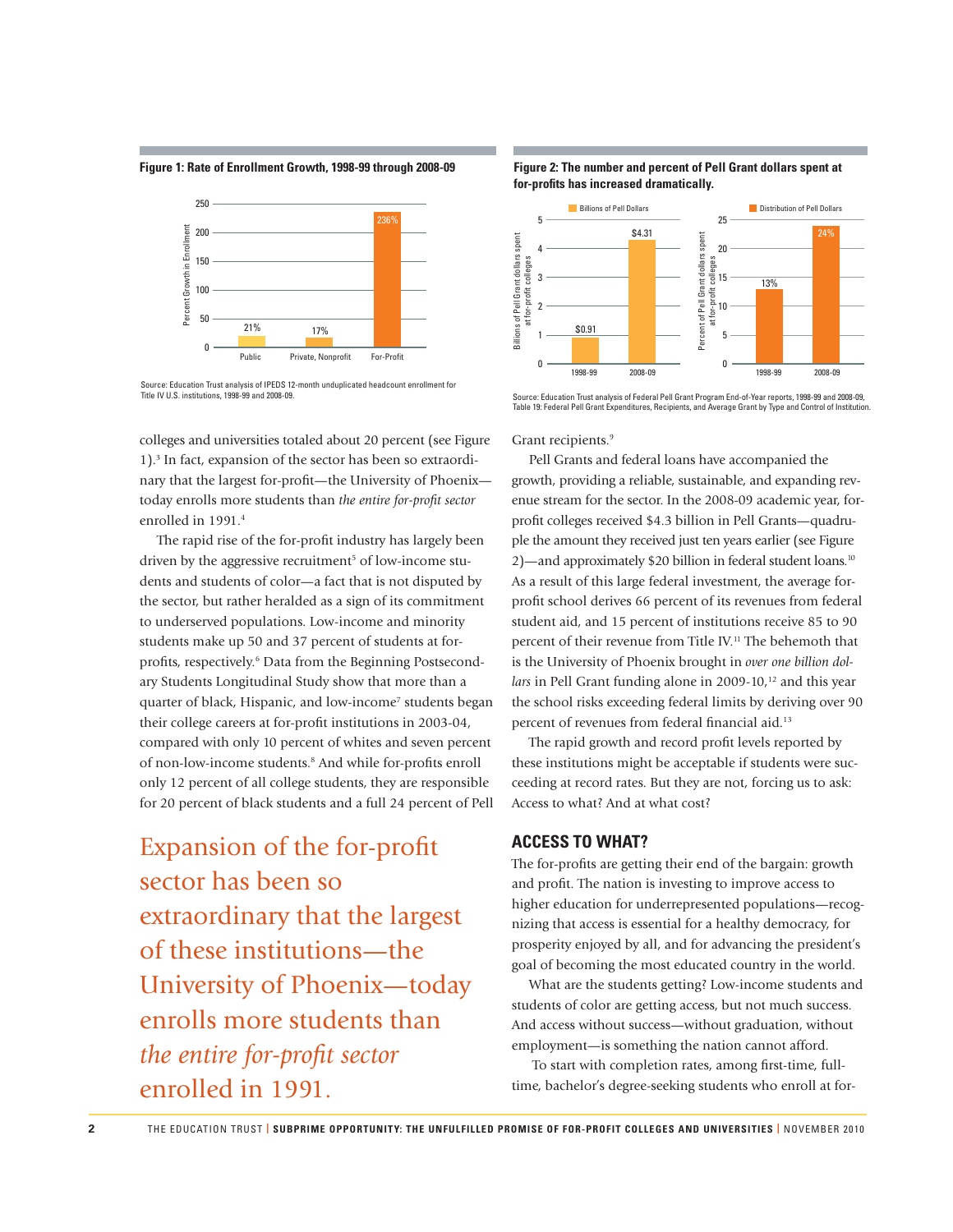profit institutions, only 22 percent earn degrees from those institutions within six years. By contrast, students at public and private nonprofit colleges and universities graduate at rates two to three times higher—55 and 65 percent, respectively.<sup>14</sup> Certainly, as representatives from the for-profits argue, these numbers do not include all of their students, especially those who attend part-time or transfer in to the institution. But that, of course, is true of the federally reported graduation rates for other colleges, as well.<sup>15</sup> Moreover, the research is very clear: The first-time, full-time degree-seeking students included in federal graduation rate calculations are the most likely to graduate, so these figures may actually overestimate the true completion rates.<sup>16</sup>

In full-page ads in major newspapers, the for-profit institutions make the excuse that, because they provide access to the least prepared and most disadvantaged, they cannot be expected to graduate large portions of their students. These shamefully low expectations are disturbing, and the excuse does not pass muster. In most cases, public and private nonprofit institutions with similar admissions policies or similar percentages of low-income students graduate these similar students at higher rates (see Table 1).

The graduation rates at two-year and less than two-year for-profit colleges are better. At two-year for-profits, 60 percent of students earn an associate's degree or certificate within three years. At less than two-year for-profits, 66 percent earn a credential within three years. These completion rates are considerably higher than the 22-percent rate at public community colleges.<sup>17</sup>

Ordinarily, we would celebrate that success, as we have for public and nonprofit private institutions in a series of

#### **Table 1: Six-Year Graduation Rates in Four-Year Institutions**

|                                                        | Public | Private<br>Nonprofit | For-Profit |
|--------------------------------------------------------|--------|----------------------|------------|
| Percentage of Total<br><b>Applicants Admitted</b>      |        |                      |            |
| 100%                                                   | 31%    | 36%                  | 11%        |
| 75-99.99%                                              | 51%    | 57%                  | 31%        |
| 50-74.99%                                              | 58%    | 60%                  | 54%        |
| $0 - 49.99\%$                                          | 62%    | 78%                  | 43%        |
| Percentage of Freshmen<br><b>Receiving Pell Grants</b> |        |                      |            |
| 67-100%                                                | 33%    | 27%                  | 32%        |
| $34 - 66%$                                             | 41%    | 45%                  | 21%        |
| $0 - 33%$                                              | 59%    | 70%                  | 31%        |

**Table 2: Unmet Need Among Low-Income Students** 

| Type of Institution   | Cost of<br>Attendance,<br>2007 | Expected<br>Family<br>Contribution,<br>2007 | All Grant<br>Aid, 2007 | <b>Unmet</b><br>Need,<br>2007 |
|-----------------------|--------------------------------|---------------------------------------------|------------------------|-------------------------------|
| Four-Year             |                                |                                             |                        |                               |
| For-profit            | \$31,976                       | \$3,518                                     | \$3,501                | \$24,957                      |
| Private,<br>nonprofit | \$34,110                       | \$3,911                                     | \$13,624               | \$16,574                      |
| Public                | \$18,062                       | \$3,798                                     | \$5,676                | \$8,588                       |
| Two-Year              |                                |                                             |                        |                               |
| For-profit            | \$26,690                       | \$1,882                                     | \$3,736                | \$21,072                      |
| Public                | \$11,660                       | \$3,659                                     | \$2,523                | \$5,478                       |
| Less than Two-Year    |                                |                                             |                        |                               |
| For-profit            | \$20,032                       | \$2,005                                     | \$2,874                | \$15,154                      |
| Public                | \$16,193                       | \$3,791                                     | \$1,424                | \$10,978                      |

Note: Data are not available for private, nonprofit two-year and less than two-year institutions because of small sample sizes.

Source: Education Trust analysis of NPSAS:08 using PowerStats; Full-time, full-year, one-institution dependent students in the bottom half of the income distribution are included in this analysis.

recent publications.<sup>18</sup> However, the data on the amount of debt that students incur at for-profits gives us serious pause.

Students' inability to pay back the debt strongly suggests that the credentials students are earning at these schools, with the intention of preparing themselves for lucrative jobs and careers, may not be worth the cost. Even if they graduate, it seems clear that they are not entering the jobs, and bringing home the income, they had planned for when they entered the institution.

#### **AT WHAT COST?**

The price tag for attendance at for-profit institutions is high. At all levels—four-year, two-year, and less than two-year tuition and fees in 2009-10 at for-profit colleges soar above those at public institutions.<sup>19</sup> And once grant aid is taken into account, the out-of-pocket cost—or unmet need—for low-income students at for-profit schools is even higher than at private nonprofit colleges and universities, which use institutional grants to help defray college costs.<sup>20</sup>

At four-year for-profits, low-income students must find a way to finance almost \$25,000 each year, with only a 22percent chance of graduating. On the other hand, students at four-year private nonprofit institutions have a lower unmet need of \$16,600 (see Table 2) and graduate at rates three times higher. Moreover, private nonprofit institutions, while costing students less, actually spend three and a half times more on each student than for-profit institutions do.<sup>21</sup>

Source: Education Trust analysis of College Results Online, 2008

THE EDUCATION TRUST **| SUBPRIME OPPORTUNITY: THE UNFULFILLED PROMISE OF FOR-PROFIT COLLEGES AND UNIVERSITIES |** NOVEMBER 2010 **3**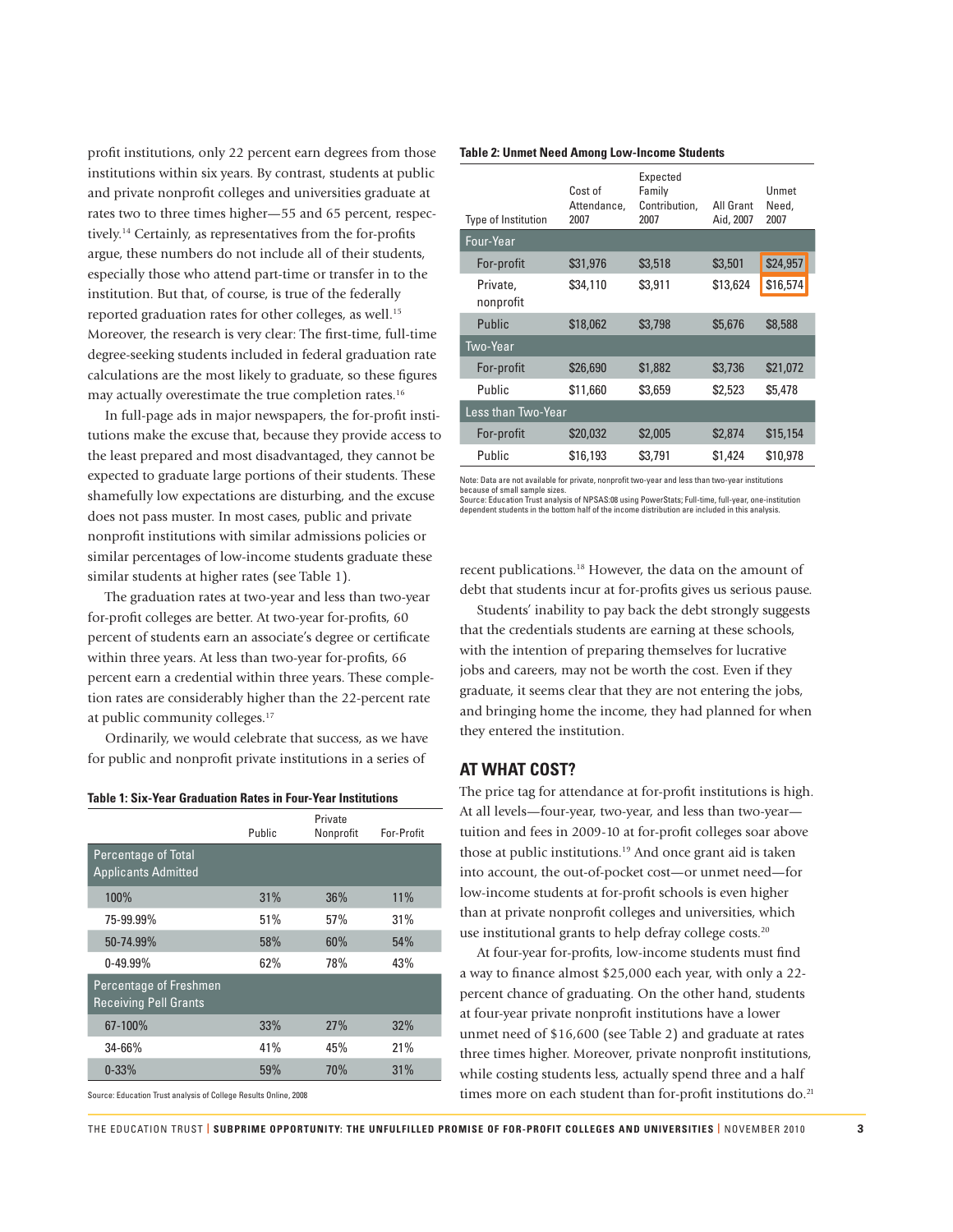#### **College Results Online Reveals For-Profit Graduation Rates as Low as Five Percent**

Current data, based on the U.S. Department of Education's Integrated Postsecondary Education Data System (IPEDS), paints a sobering picture of student completion at for-profit colleges. The Education Trust's interactive tool shaping the data, College Results Online (CRO, www.collegeresults.org), draws from IPEDS to provide information about graduation rates for four-year colleges and universities across the country, including for-profit institutions. Graduation rates from IPEDS are based on first-time, full-time, bachelor's degree-seeking students only, excluding a number of students attending for-profit and other institutions. However, since these students tend to have the highest rates of completion, the data available in IPEDS tend to overestimate an institution's graduation rate.

CRO reveals that, on average, the ten for-profit schools with the largest entering classes of first-time, full-time, bachelor's degree-seeking students graduate only *one in five students*, although success ranges widely across systems (see Table 3).

The graduation rate at the nation's largest for-profit college—the University of Phoenix—is only nine percent. Among students seeking a bachelor's degree through the University of Phoenix's online campus, only five out of every hundred firsttime, full-time students manage to earn that degree within six



years (see Table 4). Even at Phoenix's *best* performing campus in New Mexico, only a third of students graduate. Surely when these students incurred debt to pay for an education at Phoenix, they expected more from their university.

| <b>Institution</b>                                       | Number of Campuses <sup>±</sup> | <b>Undergraduate</b><br><b>Full-Time Equivalent</b><br><b>Enrollment</b> | Bachelor's<br>First-Time, Full-Time<br><b>Graduation Rate Cohort</b> | Six-Year<br><b>Graduation Rate,</b><br>2008 |
|----------------------------------------------------------|---------------------------------|--------------------------------------------------------------------------|----------------------------------------------------------------------|---------------------------------------------|
| <b>University of Phoenix</b>                             | 42                              | 238,326                                                                  | 16,044                                                               | $9\%$                                       |
| DeVry University                                         | 12                              | 24,291                                                                   | 4,189                                                                | 31%                                         |
| The Art Institute                                        | 16                              | 31,130                                                                   | 2,863                                                                | 41%                                         |
| <b>Berkeley College</b>                                  | $\overline{2}$                  | 5,889                                                                    | 620                                                                  | 35%                                         |
| <b>Sullivan University</b>                               | $\mathbf{1}$                    | 2,862                                                                    | 587                                                                  | 15%                                         |
| <b>Westwood College</b>                                  | 4                               | 6,644                                                                    | 546                                                                  | 27%                                         |
| <b>International Academy of Design</b><br>and Technology | 3                               | 5,322                                                                    | 529                                                                  | 16%                                         |
| <b>School of Visual Arts</b>                             | $\mathbf{1}$                    | 3.351                                                                    | 522                                                                  | 67%                                         |
| The Illinois Institute of Art                            | $\overline{2}$                  | 3,319                                                                    | 488                                                                  | 44%                                         |
| <b>ITT Technical Institute</b>                           | 27                              | 17,375                                                                   | 485                                                                  | 66%                                         |
| <b>Total</b>                                             | 110                             | 338,509                                                                  | 26,873                                                               | 20%                                         |

#### **Table 3: Six-Year Graduation Rates for Ten Large‡ For-Profi t Colleges**

‡ These ten schools were selected because they have the largest bachelor's degree-seeking graduation rate cohorts among all for-profi t institutions in College Results Online (CRO). For colleges

with multiple campuses, data for all of the campuses were combined.<br>± The number of campuses listed in this tabsed on the campuses in CRO that have complete data available on 2008 graduation rates for bachelor's-seeking st Source: College Results Online, 2008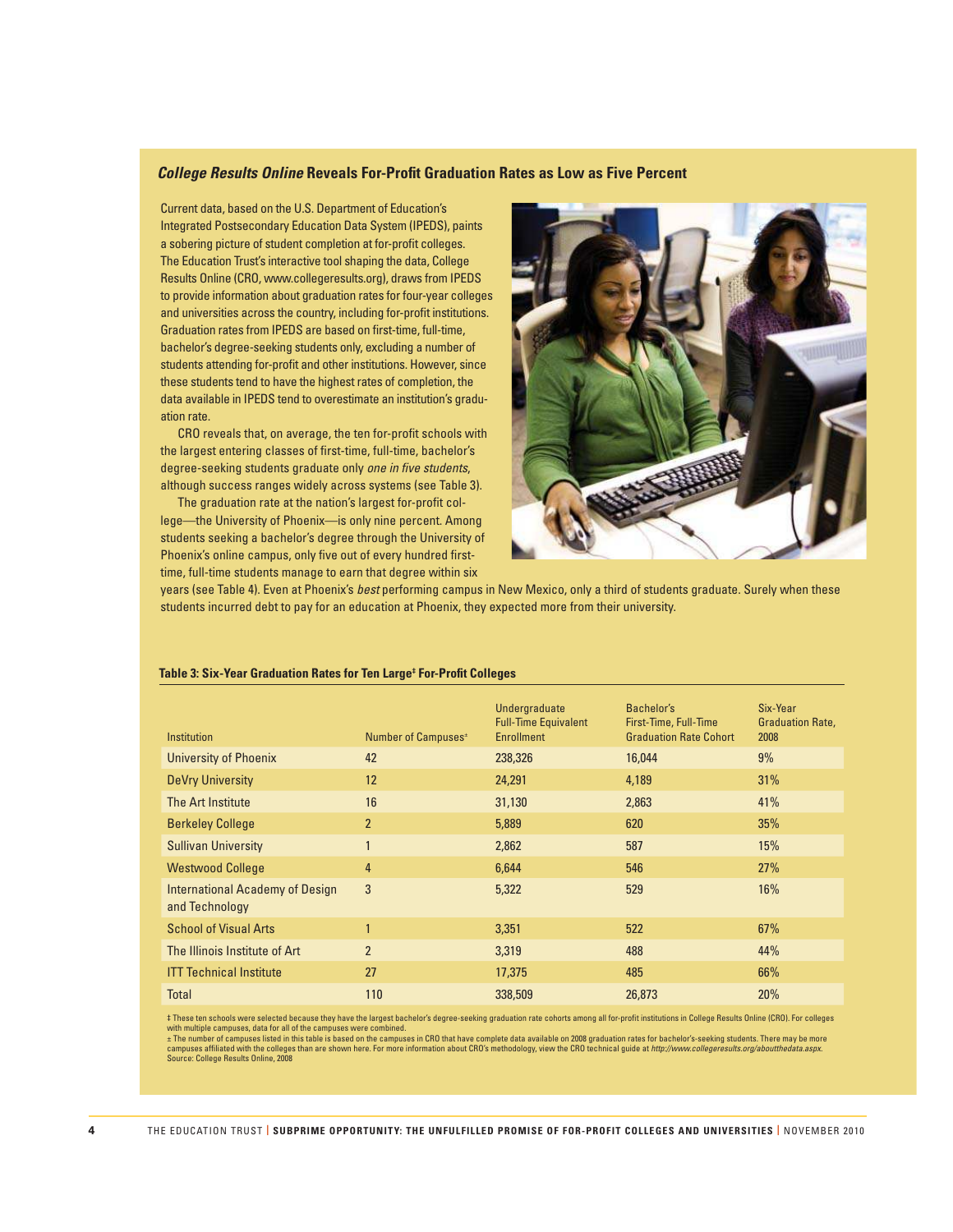#### **Table 4: Six-year Graduation Rates for University of Phoenix Campuses**

| Institution                                           | <b>Undergraduate Full-Time</b><br><b>Equivalent Enrollment</b> | Bachelor's First-Time,<br><b>Full-Time Graduation Rate</b><br>Cohort | Six-Year<br><b>Graduation</b><br>Rate, 2008 |
|-------------------------------------------------------|----------------------------------------------------------------|----------------------------------------------------------------------|---------------------------------------------|
| <b>University of Phoenix-Online Campus</b>            | 175,200                                                        | 8,979                                                                | $5\%$                                       |
| University of Phoenix-Southern California Campus      | 9,280                                                          | 921                                                                  | 11%                                         |
| <b>University of Phoenix-Phoenix-Hohokam Campus</b>   | 3,709                                                          | 450                                                                  | 15%                                         |
| <b>University of Phoenix-Metro Detroit Campus</b>     | 2,454                                                          | 351                                                                  | $9\%$                                       |
| University of Phoenix-Bay Area Campus                 | 1,764                                                          | 347                                                                  | 14%                                         |
| <b>University of Phoenix-Houston Westside Campus</b>  | 3,031                                                          | 340                                                                  | 19%                                         |
| <b>University of Phoenix-New Mexico Campus</b>        | 3,213                                                          | 334                                                                  | 33%                                         |
| <b>University of Phoenix-Las Vegas Campus</b>         | 2,248                                                          | 253                                                                  | 16%                                         |
| <b>University of Phoenix-South Florida Campus</b>     | 2,128                                                          | 246                                                                  | 21%                                         |
| <b>University of Phoenix-Louisiana Campus</b>         | 1,647                                                          | 238                                                                  | 20%                                         |
| <b>University of Phoenix-Maryland Campus</b>          | 998                                                            | 223                                                                  | 6%                                          |
| University of Phoenix-Philadelphia Campus             | 1,200                                                          | 200                                                                  | 9%                                          |
| <b>University of Phoenix-Denver Campus</b>            | 1,247                                                          | 197                                                                  | 7%                                          |
| <b>University of Phoenix-Dallas Fort Worth Campus</b> | 1,398                                                          | 194                                                                  | 12%                                         |
| <b>University of Phoenix-Utah Campus</b>              | 2,255                                                          | 192                                                                  | 19%                                         |
| University of Phoenix-West Florida Campus             | 1,248                                                          | 187                                                                  | 21%                                         |
| <b>University of Phoenix-San Diego Campus</b>         | 2,335                                                          | 184                                                                  | 10%                                         |
| <b>University of Phoenix-Sacramento Valley Campus</b> | 3,291                                                          | 183                                                                  | 13%                                         |
| <b>University of Phoenix-North Florida Campus</b>     | 1,311                                                          | 154                                                                  | 12%                                         |
| <b>University of Phoenix-Milwaukee Campus</b>         | 539                                                            | 129                                                                  | 8%                                          |
| <b>University of Phoenix-Central Florida Campus</b>   | 1,413                                                          | 128                                                                  | 14%                                         |
| <b>University of Phoenix-Atlanta Campus</b>           | 1,657                                                          | 126                                                                  | 22%                                         |
| <b>University of Phoenix-Tulsa Campus</b>             | 898                                                            | 115                                                                  | 23%                                         |
| <b>University of Phoenix-Southern Arizona Campus</b>  | 1,740                                                          | 110                                                                  | 18%                                         |
| <b>University of Phoenix-Oregon Campus</b>            | 1,295                                                          | 106                                                                  | 14%                                         |
| <b>University of Phoenix-Hawaii Campus</b>            | 644                                                            | 104                                                                  | 16%                                         |
| University of Phoenix-Oklahoma City Campus            | 767                                                            | 104                                                                  | 22%                                         |
| University of Phoenix-West Michigan Campus            | 572                                                            | 101                                                                  | 8%                                          |
| University of Phoenix-Western Washington Campus       | 835                                                            | 99                                                                   | 12%                                         |
| <b>University of Phoenix-Chicago Campus</b>           | 1,116                                                          | 85                                                                   | 8%                                          |
| <b>University of Phoenix-Nashville Campus</b>         | 867                                                            | 82                                                                   | 13%                                         |
| <b>University of Phoenix-Boston Campus</b>            | 443                                                            | 81                                                                   | 12%                                         |
| University of Phoenix-Kansas City Campus              | 694                                                            | 75                                                                   | 8%                                          |
| <b>University of Phoenix-Puerto Rico Campus</b>       | 1,146                                                          | 69                                                                   | 17%                                         |
| <b>University of Phoenix-Southern Colorado Campus</b> | 416                                                            | 67                                                                   | 12%                                         |
| <b>University of Phoenix-St Louis Campus</b>          | 511                                                            | 67                                                                   | $6\%$                                       |
| <b>University of Phoenix-Idaho Campus</b>             | 458                                                            | 64                                                                   | 14%                                         |
| <b>University of Phoenix-Cleveland Campus</b>         | 525                                                            | 55                                                                   | 4%                                          |
| University of Phoenix-Northern Virginia Campus        | 421                                                            | 41                                                                   | 12%                                         |
| <b>University of Phoenix-Pittsburgh Campus</b>        | 213                                                            | 34                                                                   | 12%                                         |
| <b>University of Phoenix-Wichita Campus</b>           | 278                                                            | 23                                                                   | $4\%$                                       |

Note: Institutions are not listed if they are missing 2008 graduation rate data or if they have a graduation rate cohort of less than 10 students. Source: College Results Online, 2008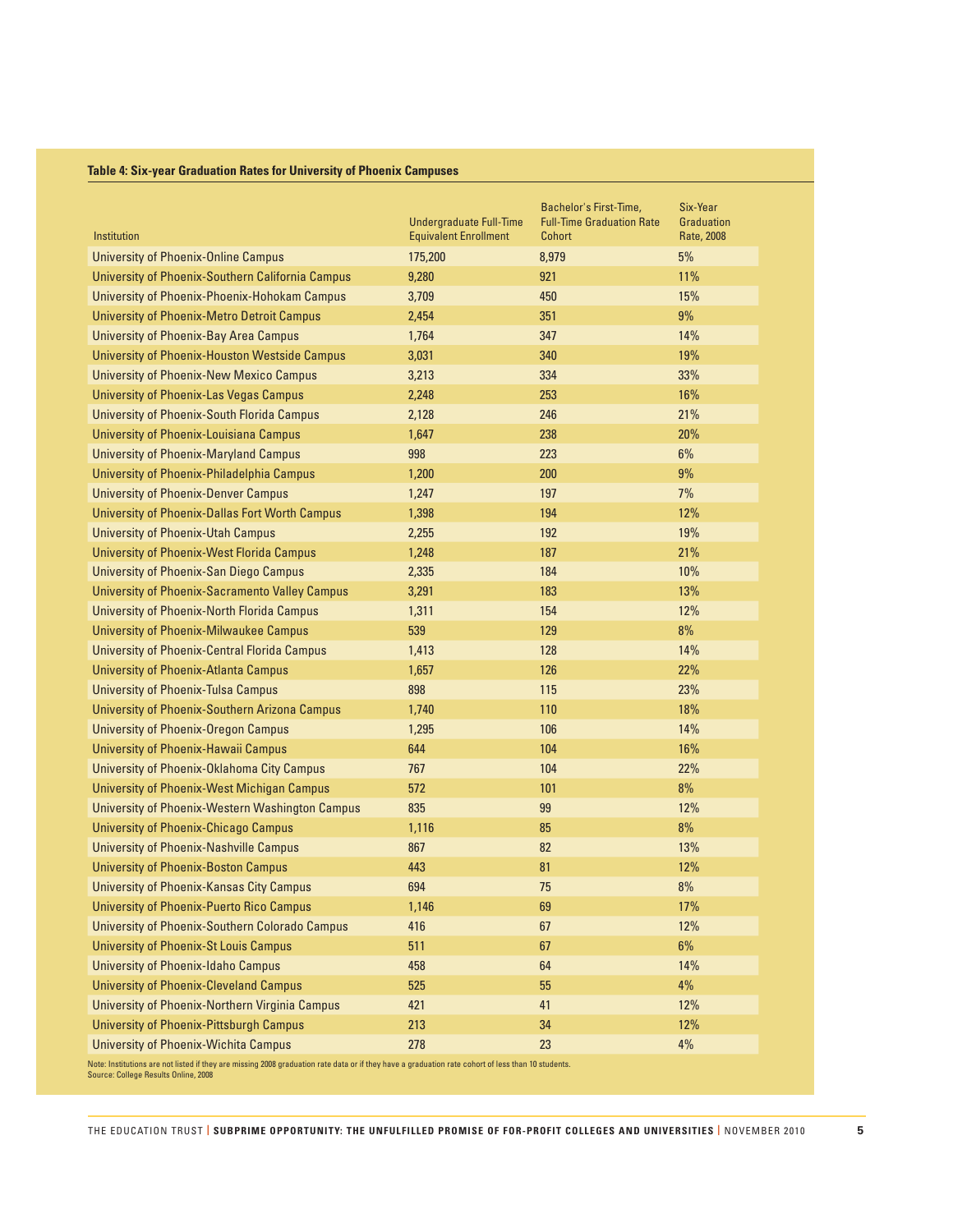If there is one thing that the forprofits can virtually guarantee their students, it's years and years of student loan debt.

#### **FORECLOSED FUTURES**

To cover the high cost of attendance, almost all students at for-profit institutions must borrow. Low-income and minority students are far more likely to borrow to finance their education at for-profit colleges than at other institutions,<sup>22</sup> and students at for-profit colleges take out federal Stafford loans at rates far higher than students at public and private nonprofit institutions. In fact, the cost of attendance is so high at for-profits that many students must max out their federal loan limits and turn to risky private borrowing to cover the remainder of the cost (see Table 5).<sup>23</sup>

In addition, almost all students borrow heavily. Among students who earn bachelor's degrees, the median debt at graduation for students at for-profits is \$31,190, compared with \$7,960 at public and \$17,040 at private nonprofit institutions (see Figure 3). Indeed, 19 percent of associate's degree students and 3 percent of certificate completers at forprofits have debt loads greater than \$30,000, compared with only 2 percent and 1 percent of students in these programs, respectively, at public institutions. On the other end of the scale, only 4 percent of bachelor's degree recipients at forprofits graduate debt-free, compared with 38 percent and 28 percent at public and private nonprofit institutions.<sup>24</sup>

If there is one thing that the for-profits can virtually guarantee their students, it's years and years of student loan debt. What they do not guarantee is a job that will allow students to pay off that debt.

Students often must struggle to manage their loan payments. Take, for example, Anne Cobb—a graduate of the University of Phoenix whose student loan debt has doubled from \$30,000 to over \$60,000 as interest and fees have accrued over ten years. She has used deferments and consolidations to try to cope with the large debt, but is trapped in what she calls a "horror story."<sup>25</sup>

Unsurprisingly, loan default rates are high. About ten percent of for-profit students default on their federal loans within two years of entering repayment, and significantly more default in the following year, bringing the three-year default rate to 19 percent.<sup>26</sup> These default rates are about

Table 5: Students at for-profit colleges are more likely than others **to take out loans.**

|                         | <b>Percent of Students Receiving Loans</b> |         |
|-------------------------|--------------------------------------------|---------|
| <b>Institution Type</b> | Stafford                                   | Private |
| Four-Year               |                                            |         |
| For-profit              | 94                                         | 46      |
| Private, nonprofit      | 54                                         | 25      |
| Public                  | 42                                         | 14      |
| Two-Year                |                                            |         |
| For-profit              | 95                                         | 42      |
| Private, nonprofit      | 47                                         | 18      |
| Public                  | 11                                         | 5       |
| Less than Two-Year      |                                            |         |
| For-profit              | 67                                         | 34      |
| Private, nonprofit      | 31                                         | NА      |
| Public                  | 15                                         | 7       |

Source: Education Trust analysis of NPSAS:08 using PowerStats

twice as high as the rates of students at public and private nonprofit colleges. In fact, for-profits represent 43 percent of all federal student loan defaults, even though they make up only 12 percent of enrollments and 24 percent of federal loan dollars.<sup>27</sup>

The consequences of default are severe. Student loan debt is not dischargeable in bankruptcy, so it can follow a student for a lifetime. Defaulters can have their wages garnished, their income tax refunds intercepted, and their Social Security payments withheld.

These unmanageable debt burdens and high default rates indicate that for-profit schools do not provide students with the education necessary to secure employment at a level that allows them to repay the hefty loans they must borrow.



#### **Figure 3: Median Debt of Bachelor's Degree Recipients, 2007-08**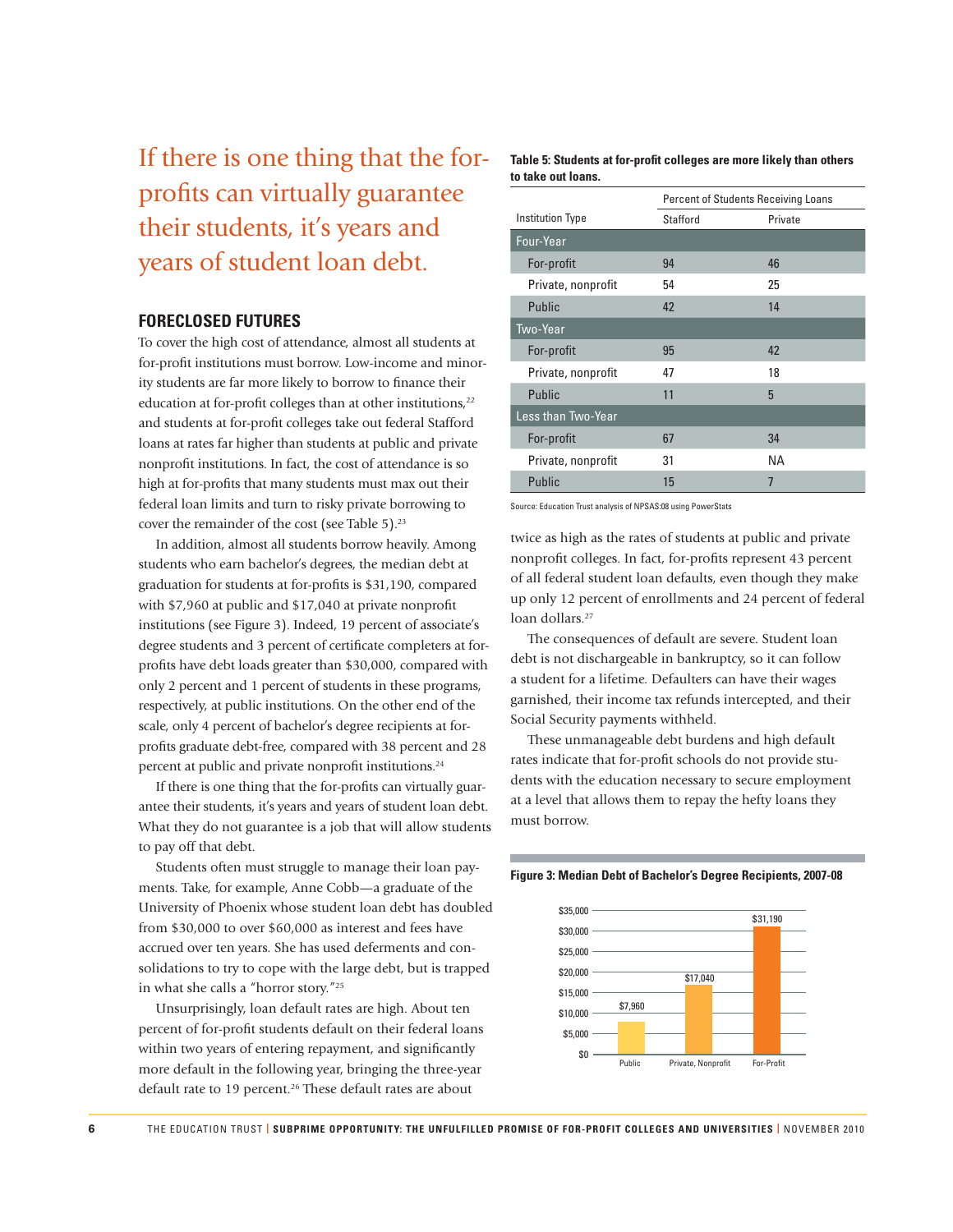The sector asserts that their higher default rates are simply a result of student demographics. They serve lowincome students, minorities, and students with more challenging financial circumstances than those at more traditional institutions, so of course those students have more trouble paying back their loans—or so they claim. However, a recent report found that even when controlling for student demographics and completion rates, default rates are *still* much higher at for-profit institutions than at other colleges.<sup>28</sup>

In an especially strange twist, a number of for-profit educational companies, including Corinthian Colleges, ITT Technical Institute, and Career Education Corporation, have recognized that students require private loans to afford their tuitions, and now themselves double as banks, offering loans directly to students. Corinthian Colleges continues to provide these loans even though it assumes that over half of students will default.<sup>29</sup> Evidently, the company has done the math and determined that the profit derived from enrolling additional students outweighs these financial losses. What they have omitted from their calculation is the devastating effect that this borrowing and defaulting has on the future opportunities of the students they claim to serve.

It is appalling that some of these companies encourage students who *they believe will not be able to repay their loans* even after receiving the education that they sell—to take on massive amounts of debt that will haunt them for the rest of their lives. Just as many low-income and moderate-income families faced foreclosure after mortgage bankers "helped" them to buy homes through subprime borrowing, so too will the help of the for-profit industry foreclose students' futures.

### **CONCLUSION**

For-profit colleges argue that they are models of access and efficiency in America's overburdened higher education system. But instead of providing a solid pathway to the middle class, they are paving a path into the subbasement of the American economy. They enroll students in high-cost degree programs that have little chance of leading to highpaying careers, and saddle the most vulnerable students with more debt than they could reasonably manage to pay off, even if they do graduate.

The sector claims that it costs taxpayers nothing, largely because their institutions pay taxes from which other colleges are exempt.<sup>30</sup> However, their degrees are not free. Rather, the cost falls squarely on the shoulders of low-income and minority students—students who have put faith

in these institutions of higher education to provide them with a path towards a better future.

As a country, shouldn't we be willing to shield students from years of debt by investing in educational programs that will advance both the lives of individual students and our democracy as a whole? An educated citizenry, after all, is a public good—one worthy of *responsible* taxpayer investment in the institutions—public, private, and forprofit—that can truly advance knowledge, equity, and social mobility.

There should be nothing subprime about opportunity in America.

#### **Notes**

- 1 U.S. Department of Education, National Center for Education Statistics, *The Condition of Education 2006 (NCES 2006-071)* (Washington, D.C.: U.S. Government Printing Office, 2006), Indicator 23. *http://nces.ed.gov/pubsearch/pubsinfo.asp?pubid=2006071*
- 2 See Mamie Lynch and Jennifer Engle, "Big Gaps, Small Gaps: Some Colleges and Universities Do Better Than Others in Graduating Hispanic Students" and "Big Gaps, Small Gaps: Some Colleges and Universities Do Better Than Others in Graduating African-American Students," The Education Trust, January 2010, and Kati Haycock, Mary Lynch, and Jennifer Engle, "Opportunity Adrift: Our Flagship Universities Are Straying From Their Public Mission," The Education Trust, January 2010.
- 3 Education Trust analysis of Integrated Postsecondary Education Data System (IPEDS) 12-month unduplicated headcount enrollment for Title IV U.S. institutions, 1998-99 and 2008-09 (Washington, D.C.: U.S. Department of Education, National Center for Education Statistics). *http://nces.ed.gov/ipeds/*
- 4 The Institute for College Access and Success (TICAS) analysis of fall IPEDS data in Lauren Asher, President, the Institute for College Access & Success, testimony before the Senate Committee on Health, Education, Labor, and Pensions hearing on the federal investment in for-profit education, "Are Students Succeeding?" September 30, 2010. *http://help.senate.gov/imo/media/doc/Asher.pdf.*
- 5 Gregory D. Kutz, Managing Director Forensic Audits and Special Investigations, testimony before the Senate Committee on Health, Education, Labor, and Pensions, "For Profit Colleges: Undercover Testing Finds Colleges Encouraged Fraud and Engaged in Deceptive and Questionable Marketing Practices," GAO-10-948T, Government Accountability Office, August 4, 2010. http://www.gao.gov/new.items/ *d10948t.pdf.*
- 6 Income: Education Trust analysis of IPEDS, percentage Pell Grants among undergraduates from the Student Financial Aid survey data file, 2008-09; Race: Education Trust analysis of IPEDS 12-month unduplicated headcount enrollment at Title IV U.S. institutions, 2008-09. Underrepresented minority students include African-Americans, Hispanics, and American Indians.
- 7 Low-income is defined as students with family income below 200 percent of the federal poverty level.
- 8 Education Trust analysis of "Beginning Postsecondary Students Longitudinal Study" (BPS), BPS:96 and BPS:04 using PowerStats. http://nces.ed.gov/datalab.
- 9 Education Trust analysis of IPEDS 12-month unduplicated headcount enrollment for Title IV U.S. institutions, 2008-09, and Federal Pell Grant Program End-of-Year Report, 2008-09, Table 5: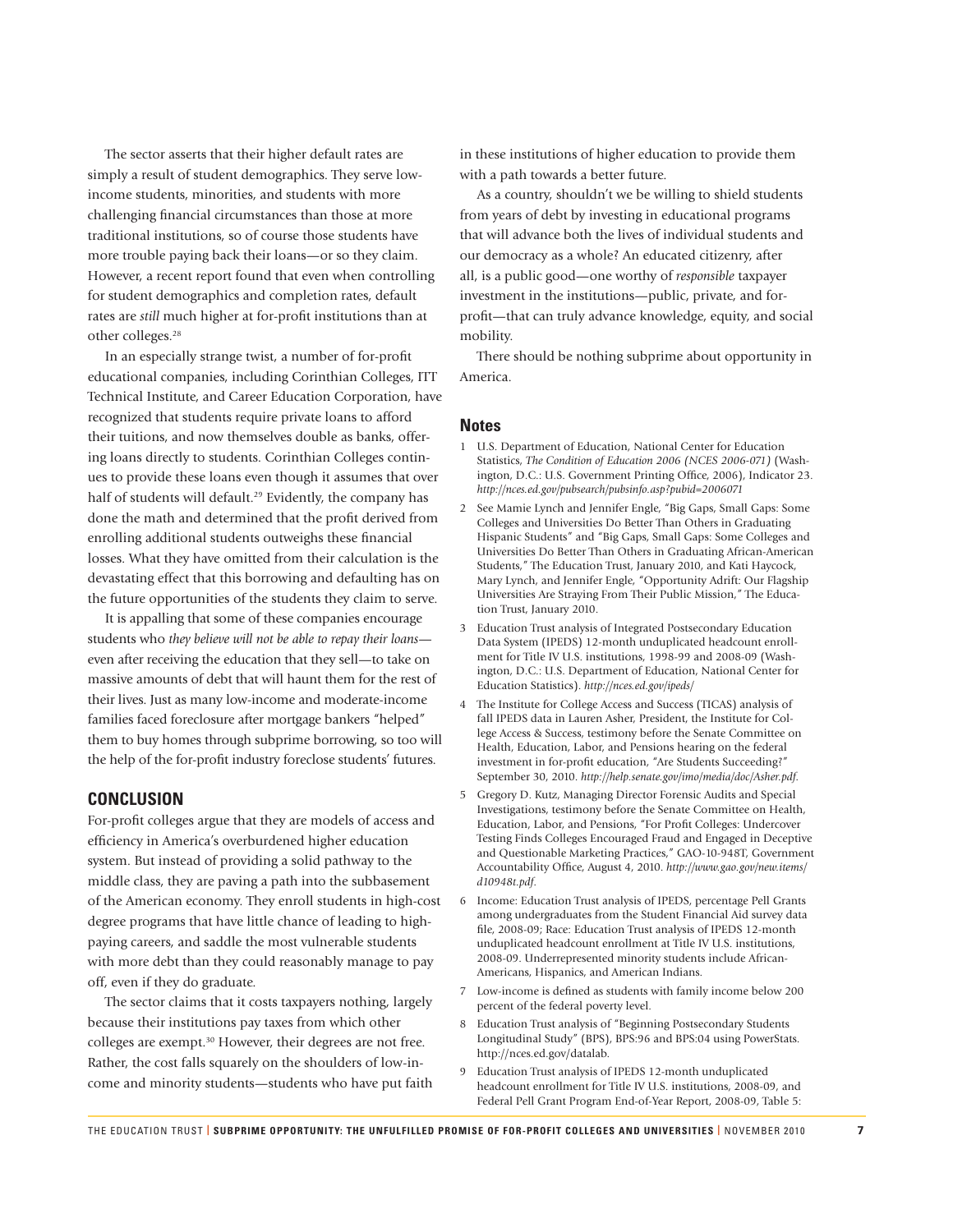Distribution of Federal Pell Grant Recipients by Expected Family Contribution and Type and Control of Institution.

- 10 Education Trust analysis of Federal Pell Grant Program End-of-Year reports, 1998-99 and 2008-09, Table 19: Federal Pell Grant Expenditures, Recipients, and Average Grant by Type and Control of Institution, and Senate staff calculation of data provided by U.S. Department of Education in "Emerging Risk? An Overview of Growth, Spending, Student Debt, and Unanswered Questions in For-Profit Higher Education," Senate Committee on Health, Education, Labor, and Pensions, June 24, 2010. *http://harkin.senate.gov/ documents/pdf/4C23515814dca.pdf*
- 11 "For-Profit Schools: Large Schools and Schools that Specialize in Healthcare Are More Likely to Rely Heavily on Federal Student Aid," (GAO-11-4), Government Accountability Office, October 2010. *http://www.gao.gov/products/GAO-11-4.*
- 12 2009-2010 Award-Year Grant Volume by School, Department of Education Data Center, referenced in Ben Miller, "U of Phoenix Makes History," *The Quick and the Ed*, July 20, 2010. *http://www. quickanded.com/2010/07/phoenix-makes-history.html*
- 13 Analyst and investor call with Brian Swartz, University of Phoenix's Chief Financial Officer, referenced in John Lauerman and Esmé E. Deprez, "Apollo, Education Shares Plunge on Enrollment Outlook," Bloomberg Businessweek, October 14, 2010. *http://www. businessweek.com/news/2010-10-14/apollo-education-shares-plunge-onenrollment-outlook.html*
- 14 IPEDS First Look 2008-09, Table 5, "Graduation rates at Title IV institutions, by race/ethnicity, level and control of institution, gender, and degree at the institution where the students started as full-time, first-time students: U.S., cohort year 2002."
- 15 Education Trust analysis of IPEDS 2008 data (current year GRS cohort as a percentage of entering class) shows that the graduation rate cohort captured 51 percent of the entering classes at for-profit institutions in fall 2008, compared with 44 percent at public institutions and 70 percent at private nonprofit institutions. In the 2008 IPEDS database, data are missing for the 2008 graduation rate cohort for University of Phoenix, so this institution is omitted from the calculations. In 2007, for which data are available, 50 percent of University of Phoenix's entering class were included in the graduation rate cohort. These calculations are based on academic year reporting institutions only. For-profit institutions are more likely than others to use program year reporting rather than academic year reporting.
- 16 L. Berkner, S. He, and E.F. Cataldi, "Descriptive Summary of 1995-1996 Beginning Postsecondary Students: Six Years Later," U.S. Department of Education, National Center for Education Statistics, 2002. Extending the completion timeframe to eight years or accounting for students who transfer and graduate at different institutions also is unlikely to increase graduation rates dramatically. See Kevin Carey, "A Matter of Degrees: Improving Graduation Rates in Four-Year Colleges and Universities," The Education Trust, May 2004.
- 17 IPEDS First Look 2008-09, Table 5, "Graduation rates at Title IV institutions, by race/ethnicity, level and control of institution, gender, and degree at the institution where the students started as full-time, first-time students: United States, cohort year 2005." Caution should be used when comparing graduation rates at for-profits and public community colleges because of differences in the length of academic programs. See Christopher M. Mullins, "Just How Similar? Community Colleges and the For-Profit Sector," American Association of Community Colleges, AACC Policy Brief 2010-04PBL, November 2010.
- 18 See Mamie Lynch and Jennifer Engle, "Big Gaps, Small Gaps: Hispanic Students" and "Big Gaps, Small Gaps: African-American Students."
- 19 IPEDS First-Look, Table 3. "Average, median, and number of institutions reporting academic year tuition and required fees for full-time students at Title IV institutions, by control of institution, student level, level of institution, United States, academic year 2009-10."
- 20 Education Trust analysis of The National Postsecondary Student Aid Study (NPSAS), NPSAS:08 using PowerStats. *http://nces.ed.gov/ datalab.*
- 21 Daniel L. Bennett, Adam R. Lucchesi, and Richard K. Vedder, "For-Profit Higher Education: Growth, Innovation, and Regulation," Center for College Affordability and Productivity, July 2010. Note: Per-student spending includes building and facilities operation expenses, but not capital expenditures.
- 22 TICAS analysis of NPSAS:08, referenced in testimony of Lauren Asher, "Are Students Succeeding?"
- 23 Education Trust analysis of NPSAS:08 using PowerStats. *http://nces. ed.gov/datalab.*
- 24 *Trends in Student Aid* (Washington, D.C.: The College Board, 2009).
- 25 Frontline, PBS, "College Inc." May 4, 2010. *http://www.pbs.org/wgbh/ pages/frontline/collegeinc/etc/script.html.*
- 26 Education Trust analysis of Department of Education, Trial Three-Year Cohort Default Rates, National Student Loan Data System, *http://federalstudentaid.ed.gov/datacenter/cohort.html.*
- 27 Senate Committee on Health, Education, Labor, and Pensions, "Emerging Risk?" and Education Trust analysis of the following: IPEDS 12-month unduplicated headcount enrollment for Title IV U.S. institutions, 2008-09 and U.S. Department of Education, "Institutional Default Rate Comparison." http://www2.ed.gov/offices/ *OSFAP/defaultmanagement/instrates.html*
- 28 Jonathan Guryan and Matthew Thompson, "Report on Gainful Employment," Charles River Associates, April 2, 2010, referenced in testimony of Lauren Asher, "Are Students Succeeding?"
- 29 Testimony of Lauren Asher, "Are Students Succeeding?"
- 30 Jorge Klor de Alva, "For-Profi t Colleges and Universities: America's Least Costly and Most Efficient System of Higher Education," NEXUS Research & Policy Center, August 2010; Robert J. Shapiro, and Nam D. Pham, "Taxpayers' Costs to Support Higher Education: A Comparison of Public, Private Not-for-Profit, and Private For-Profit Institutions," Sonecon, September 2010.